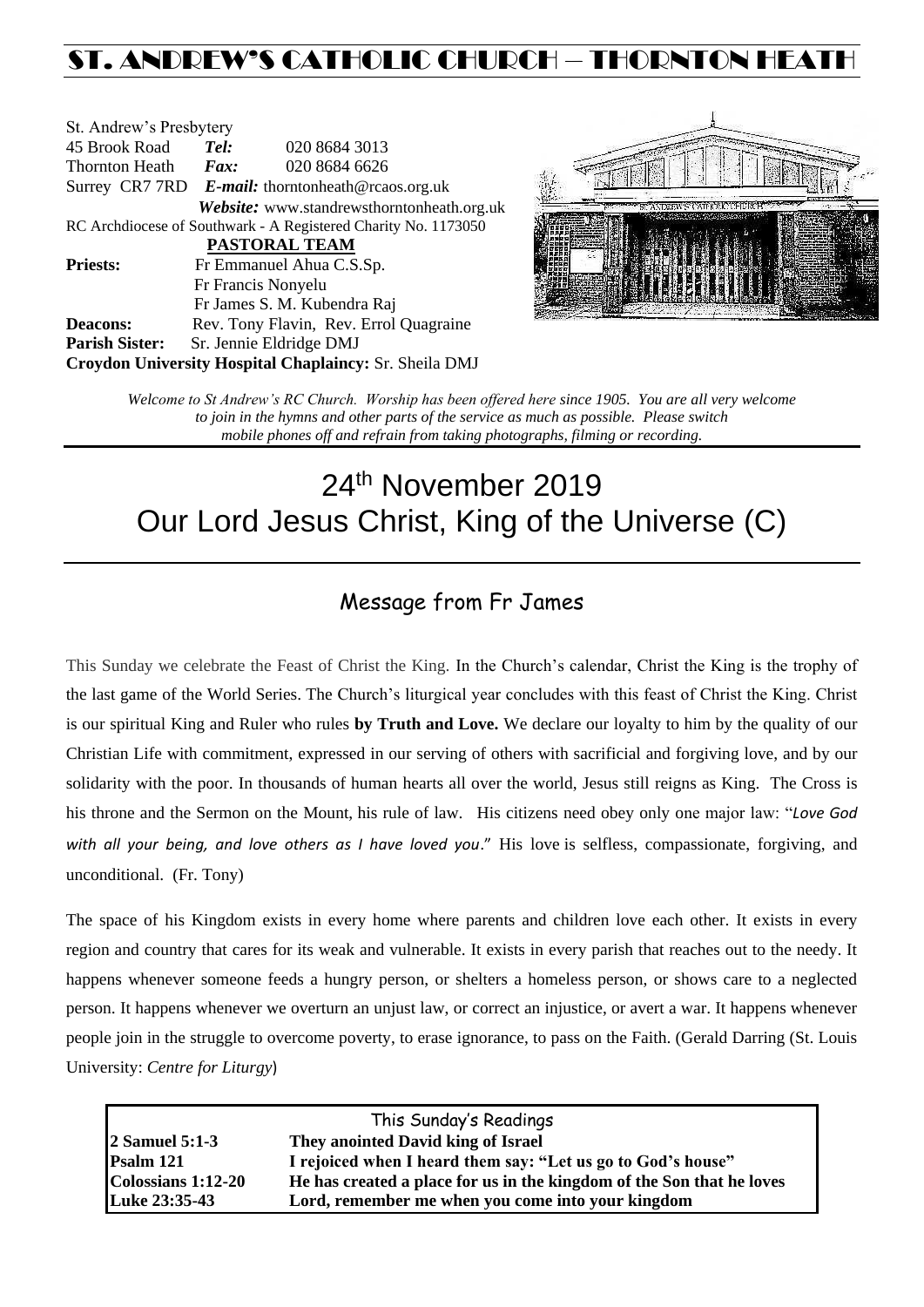### Diary for the Week

| Sunday 24 <sup>th</sup> November    |                               | 6.00pm (Saturday) First Mass of Sunday | Lawrence & Antonette DeSouza RIP |  |
|-------------------------------------|-------------------------------|----------------------------------------|----------------------------------|--|
| Our Lord Jesus Christ,              |                               |                                        |                                  |  |
| King of the Universe                | 9.30am                        | Mass                                   | Parishioners                     |  |
|                                     | 11.30am                       | Mass                                   | John Creedon RIP                 |  |
|                                     | 5.00pm                        | <b>Rosary</b>                          |                                  |  |
|                                     | $5.15 - 5.45$ pm              | <b>Exposition and Benediction</b>      |                                  |  |
|                                     | 6.00 <sub>pm</sub>            | Mass                                   | Mai Cummins RIP                  |  |
|                                     | $7.00 - 9.00$ pm              | <b>Charismatic Prayer Group</b>        |                                  |  |
| Monday 25 <sup>th</sup> November    | 7.30am                        | <b>Mass</b>                            | Mary Keeveney RIP                |  |
| St Catherine of                     | 10.00am                       | Mass                                   | Marie & Antoni Hadjizorzi RIP    |  |
| Alexandria                          | $5.45 - 7.15$ pm              | <b>Beavers (hall)</b>                  |                                  |  |
| Daniel 1:1-6. 8-20                  | $7.00 - 8.00$ pm              | <b>Parish Surgery</b>                  |                                  |  |
| Luke 21:1-4                         | $7.00 - 8.00$ pm              | <b>Exposition and Adoration</b>        |                                  |  |
|                                     | $7.30 - 9.00$ pm              | Scouts (hall)                          |                                  |  |
| Tuesday 26 <sup>th</sup> November   | 7.30am                        | Mass                                   | November List                    |  |
| Feria                               | 10.00am                       | Mass                                   | Daniel Messina RIP               |  |
| Daniel 2:31-45                      | <b>6.30pm</b>                 | R.C.I.C.                               |                                  |  |
| Luke 21:5-11                        | 7.30pm                        | <b>Finance Committee</b>               |                                  |  |
| Wednesday 27 <sup>th</sup> November | 7.30am                        | Mass                                   | Deceased Members Freeman Family  |  |
| Feria                               | 10.00am                       | Mass                                   | Our Lady of Fatima               |  |
| Daniel 5:1-6. 13-14. 16-17.         | 2.00 <sub>pm</sub>            | <b>Active Retirement Group</b>         |                                  |  |
| 23-28                               | 6.00pm                        | <b>Lectio Divina Group (hall)</b>      |                                  |  |
| Luke 21:12-19                       | 7.30pm                        | <b>Legion of Mary (hall)</b>           |                                  |  |
|                                     | 7.30pm                        | <b>Nurses Guild Meeting (EA</b>        |                                  |  |
|                                     |                               | room)                                  |                                  |  |
| Thursday 28 <sup>th</sup> November  | 7.30am                        | Mass                                   | November List                    |  |
| Feria                               | 10.00am                       | Mass                                   | Mara Ward                        |  |
| Daniel 6:12-28                      | $7.00 - 8.30$ pm              | <b>Cubs (St James the Great)</b>       |                                  |  |
| Luke 21:20-28                       |                               |                                        |                                  |  |
| Friday 29 <sup>th</sup> November    | 7.30am                        | Mass                                   | Jenifer Fulweller                |  |
| Feria                               | 10.00am                       | Mass                                   | Jessica Mary Badu RIP Anniv      |  |
| Daniel 7:2-14                       | 6.30pm                        | <b>Brownies/Guides (hall)</b>          |                                  |  |
| Luke 21:29-33                       |                               |                                        |                                  |  |
| Saturday 30 <sup>th</sup> November  | 9.30am                        | Mass                                   | Alphonsius & Mabel Scurry        |  |
| St Andrew                           | 10.00am                       | <b>Rosary</b>                          |                                  |  |
| Romans 10:9-18                      | $10.00 - 10.30$ am            | <b>Confessions</b>                     |                                  |  |
| Matthew 4:18-22                     | $5.00 - 5.30$ pm              | <b>Confessions</b>                     |                                  |  |
|                                     | 6.00 <sub>pm</sub>            | <b>First Mass of Sunday</b>            | Parishioners                     |  |
|                                     | 7.30pm                        | <b>St Andrew's Night (hall)</b>        |                                  |  |
| <b>Sunday 1st December</b>          | 9.30am                        | Mass                                   | Michael Ryan RIP                 |  |
| First Sunday of Advent              | 11.30am                       | Mass                                   | Janet Badu-Mensah                |  |
| (A)                                 | 5.00pm                        | <b>Rosary</b>                          |                                  |  |
|                                     | $5.15 - 5.45$ pm              | <b>Exposition and Benediction</b>      |                                  |  |
|                                     | 6.00 <sub>pm</sub>            | Mass                                   | Julian (Well-being)              |  |
|                                     | $7.00 - 9.00$ pm              | <b>Charismatic Prayer Group</b>        |                                  |  |
|                                     |                               |                                        |                                  |  |
| Money Matters                       |                               |                                        |                                  |  |
|                                     | <b>Collection Last Sunday</b> |                                        | £1,340.86                        |  |
|                                     | Payment by Standing Order     |                                        | £ $700.00$                       |  |
|                                     | Total offertory               |                                        | £2,040.86                        |  |

Altar Servers **Church Cleaners Church Cleaners** 



Second collection for Catholic Youth Work

Collection for Pact  $\qquad \qquad \text{£} \quad 345.08$ 

*Thank you for your generosity*

This week Team 2 This week Sancho's Dusters<br>
Next week Team 3 This week St Jude's Group Next week Team 3 Next week St Jude's Group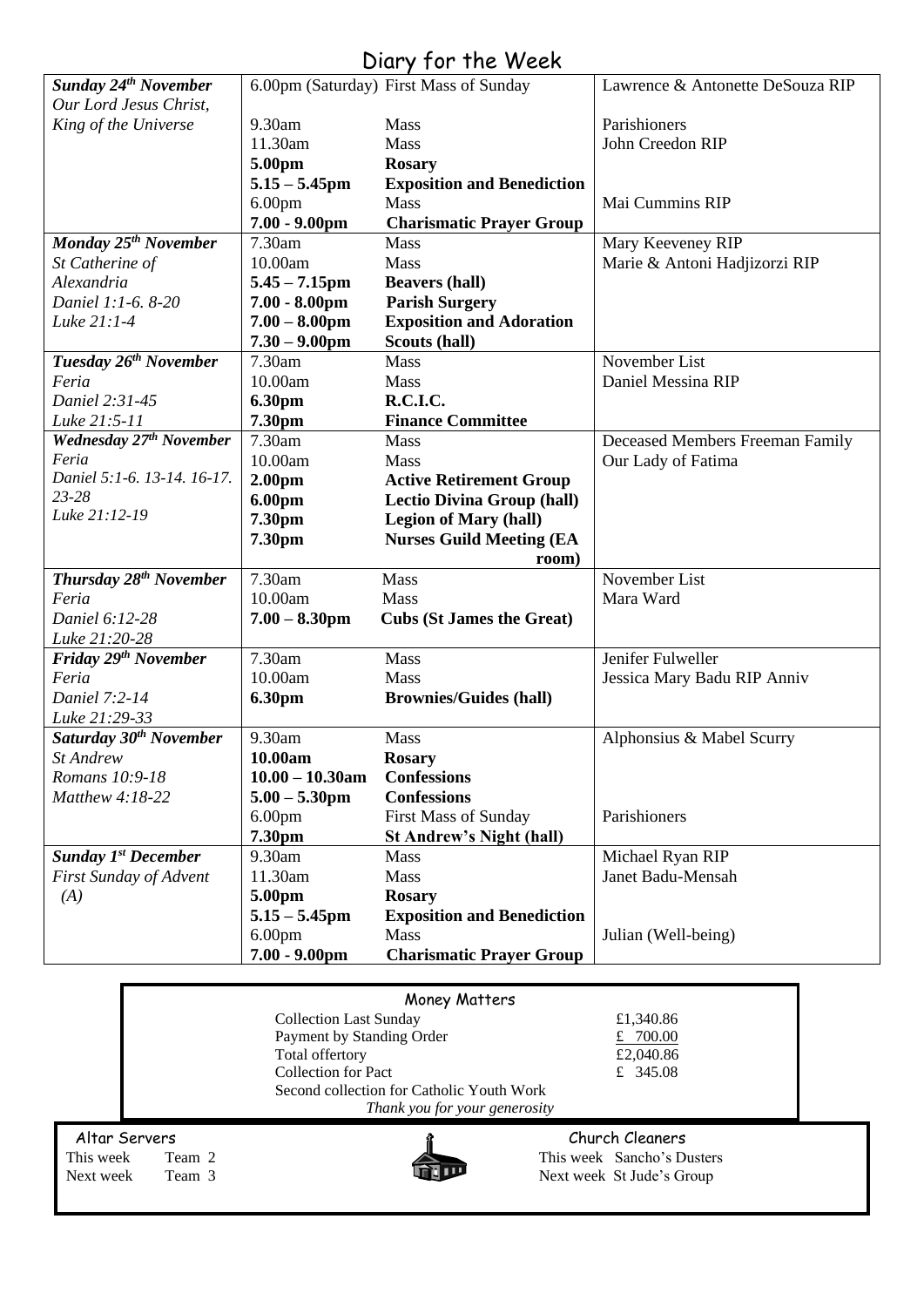### St. Andrew's Parish Notices

#### **SECOND COLLECTION THIS WEEKEND**

The collection will be for the Catholic Youth Work. The collection taken on National Youth Sunday supports youth work in the diocese and beyond, especially the Southwark Catholic Youth Service.

#### **PERPETUAL ADORATION**

Please look at the notice board giving information about our timeline for the introduction of Perpetual Adoration in our parish. Further details to follow.

#### **THE RITE OF CHRISTIAN INITIATION OF CHILDREN (R.C.I.C.)**

The next session will be on Tuesday 26<sup>th</sup> November at 6.30pm in the hall.

#### **NOVEMBER PRAYERS FOR THE DECEASED**

During the month of November we particularly pray for those who have died. A list of the deceased whose funerals took place here at St Andrew's will be displayed in the front of the Altar. Anyone who has a relative or friend who has died elsewhere in the last year should give in their names and date of death to the office or to one of the Priests and the name will be added to this list.

Holy Souls envelopes are available in the porch for you to place your lists of deceased, please put the list of names in the envelope together with your offering and put in the collection trays during Mass. These envelopes will be brought up during each Mass in the month of November.

#### **ST ANDREW'S NIGHT**

This year's St Andrew's celebration will be held on Saturday 30<sup>th</sup> November, in the Church hall at 7.30 - 10.30pm. The ever popular Gary Glenn will be entertaining with his impressions of Elvis, Neil Diamond, Frank Sinatra and many more! We will have a licenced bar and raffle. Tickets will be sold in advance only after all Masses outside the Church this weekend 23 and 24 November. Prices £10 for adults and £5 for children which includes a 2 course meal. *We really need you to make this a successful St Andrew's Night so please make every effort to come along and support this special occasion.* Please telephone 020 8684 4648 for more information.

**THANKSGIVING MASS IN HONOUR OF FRS EMMANUEL AHUA, C.S.Sp & DANIEL ADIYI, C.S.Sp** The provincial and council has the honour to invite all to the graduation thanksgiving Mass in honour of our two brothers, Emmanuel Ahua and Daniel Adayi who recently defended successfully their Doctoral dissertations in USA and Portugal respectively. A reception shall follow in the Parish Hall afterwards. The date is Friday December 6<sup>th</sup> starting 7pm at St Chad's Parish, South Norwood, 5 Whitworth Road, South Norwood, London, SE25 6XN. All parishioners of St Andrew's are invited to this special Mass.

#### **ST ANDREW'S CHILDREN'S CHRISTMAS PARTIES**

St Andrew's Children's Christmas Parties will be on Saturday 21<sup>st</sup> December. There will be two parties. The first one will be at 11am to 1pm for children aged babies up to 7 years old and at 2 to 4pm for children in Junior school. All children are welcome. Parents will have to stay with their children at both parties. Tickets cost £5 and this will include a visit to Santa's Grotto, a tea party and lots of games and lovely arts and crafts to make and take home.

Tickets are available after the 9.30am Mass in the hall this Sunday. Please contact Bernadette on 07729322571 for further details. They also need parents to help with the party - please let Bernadette know if you can help.

#### **PARISH CAROL SERVICE**

You are invited to join us for this years 'Parish Carol Service' which will be held on Saturday 14<sup>th</sup> December at 7pm. Following on from previous years we will be singing Carols in several languages. All Parish groups are asked to sing in their 'native language'. So please do join us for an enjoyable evening and let Maureen know through the Parish office what your group will be singing.

#### **ST ANDREW'S 50 FOR 50 GOLDEN FUNDRAISING CAMPAIGN**

A big thank you to everyone who has contributed so far to our 50 for 50 Campaign. We are still collecting funds until the end of the year and wanted to let you know that so far we have raised  $£28,981.41$ . This is a fantastic amount of money which with all the pressures that we are all facing in our lives today, is wonderful. So many of you have contributed, financially, given your time or organised events etc, and St Andrew's is very lucky to have your support – thank you very much.

#### **A DAY WITH JESUS**

You are invited to the 'A Day with Jesus' Ministry being held here at St Andrew's Church on every fourth Saturday of every month from 12 – 4.00pm. Please check the notice board for the full programme details and contacts for further information.

#### **FUNERAL OF MARGARET MULLIGAN RIP**

We are saddened to let you know of the funeral details for Margaret Mulligan who attended St Andrew's for many years. Her funeral is at Croydon Crematorium at  $4.00 \text{pm}$  on  $26^{\text{th}}$  November. Our condolences and prayers as a parish go out to Margaret's family and friends.